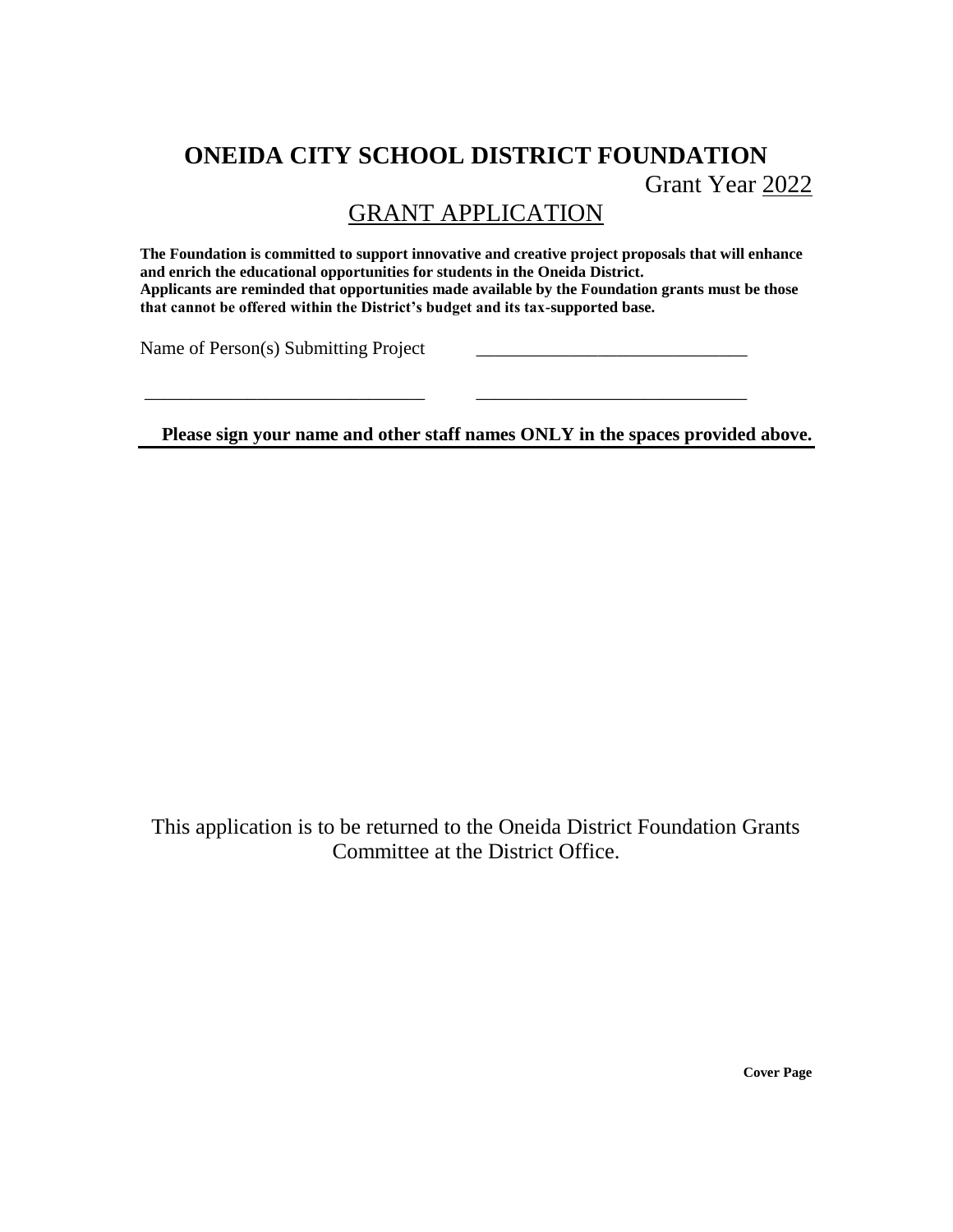For Office Use Only  $\overline{\phantom{a}}$  , where  $\overline{\phantom{a}}$ 

## **ONEIDA CITY SCHOOL DISTRICT FOUNDATION**

### GRANT APPLICATION

| Date submitted                                           |  |
|----------------------------------------------------------|--|
| Project Title                                            |  |
| Grade Level(s)/Discipline(s) Involved in Project         |  |
| Building(s) involved in Project $\overline{\phantom{a}}$ |  |
| Suggested Dates for Project Activity: From _______ To    |  |
|                                                          |  |

1. Description of Project/Proposal (Does this project/proposal have application for students beyond this year?):

2. Rationale Behind Project/Proposal:

3. How project/proposal supports specific NYS Learning Standards: